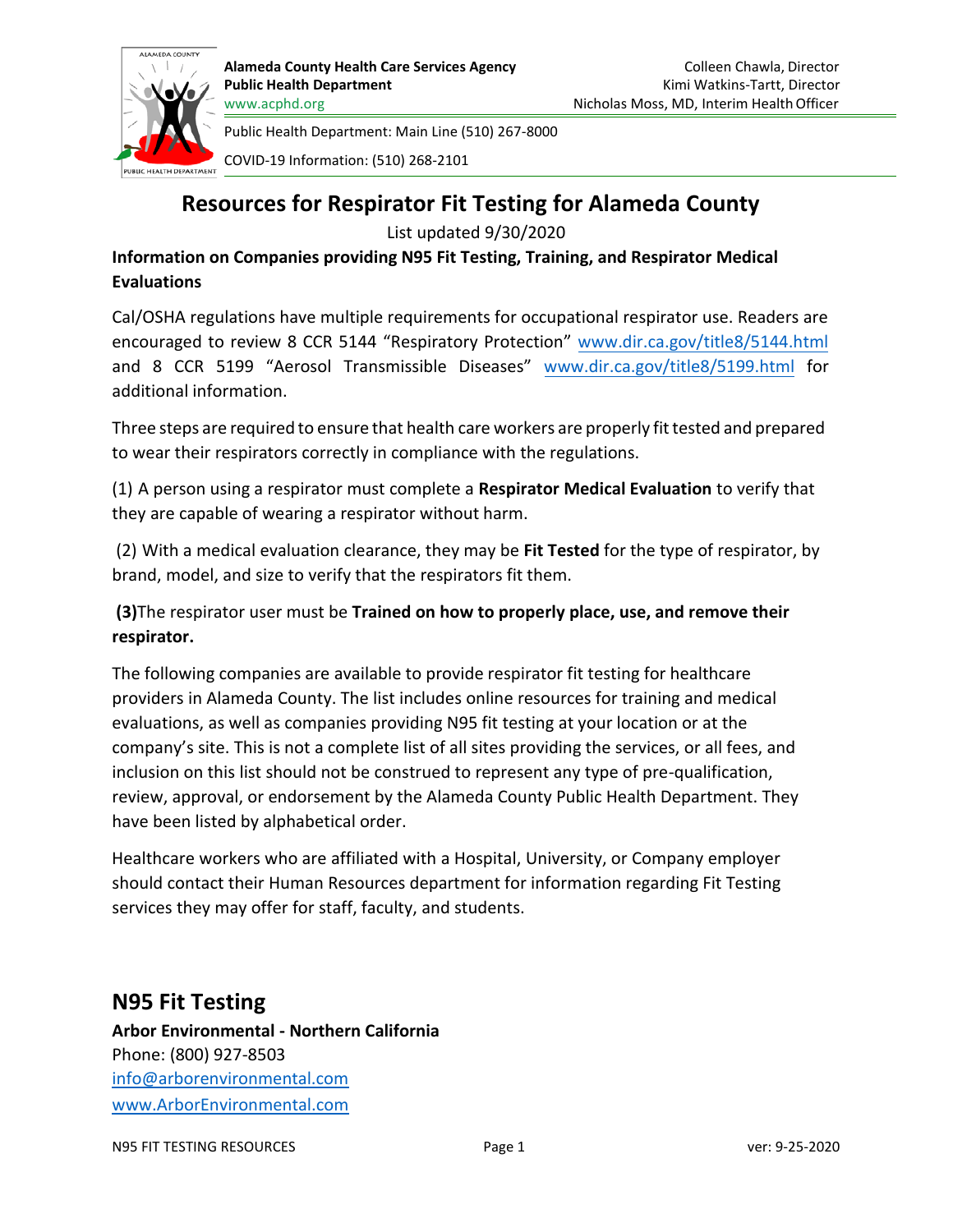

**Alameda County Health Care Services Agency Public Health Department** [www.acphd.org](http://www.acphd.org/)

Public Health Department: Main Line (510) 267-8000

COVID-19 Information: (510) 268-2101

## **Benchmark Environmental Engineering**

3732 Charter Park Drive, Suite A San Jose, CA 95136 Phone: (408) 448-7594 Toll-Free: (800) 988-7424 Fax: (408) 448-3849 <https://www.benchmarkenvironmental.com/training-services-category/respiratory-fit-testing/>

#### **Best-Fit Test - Has mobile testing northern California**

Kevin Best 9720 Rainier Ave South #3 Seattle, WA 98118 Phone: 206-529-4146 or 866-862-9586 Cell: 425.524.7346 [kevin@bestfittest.com](mailto:kevin@bestfittest.com) [www.bestfittest.com](http://www.bestfittest.com/)

## **Concentra Urgent Care Clinics (multiple clinic locations in Alameda County)**  *Occupational health services available- Fit tests, Respirator Medial Evaluations*  Contact through website:

<https://www.concentra.com/physical-exams/respirator-fit-test/>

#### **Du-All Safety**

Steve Pierre 45950 Hotchkiss St Fremont, CA 94539 Phone: 510-651-8289 Email: Steve Pierre stevep@du-all.com [https://www.du-all.com](https://www.du-all.com/)

# N95 FIT TESTING RESOURCES THE PAGE 2 Page 2 ver: 9-25-2020 **Enviro Safetech -***Online Medical Evaluation -Onsite Fit Testing contact for bid and appointment* 2160-B Oakland Rd. San Jose, CA 95131 Phone: (408) 943-9090 fax: (408) 943-9292 [info@envirosafetech.com](mailto:info@envirosafetech.com)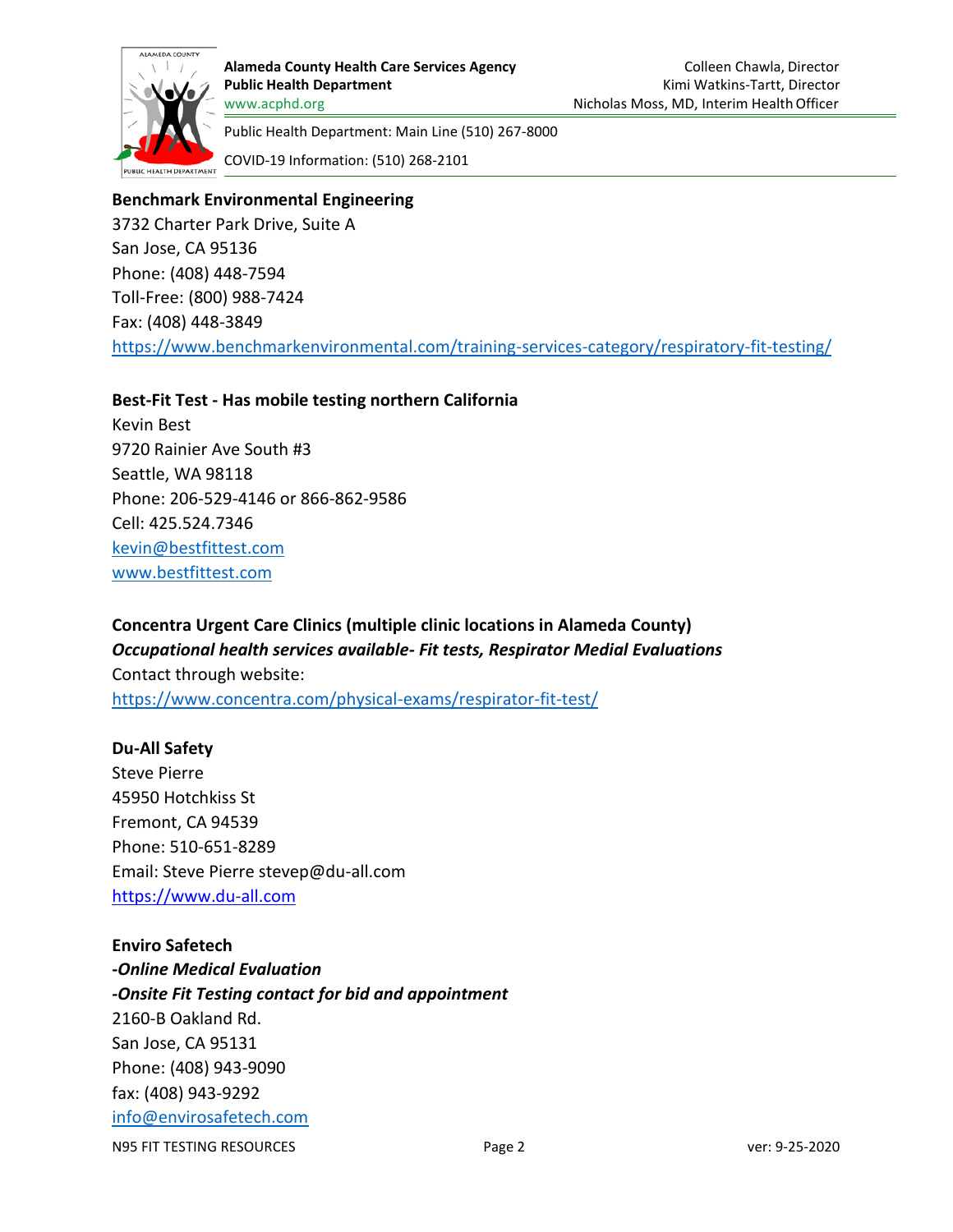

COVID-19 Information: (510) 268-2101

<https://www.envirosafetech.com/respirator-fit-testing.html>

**Fast Response On - Site Testing (FROST)**

1605 Capitola Road Santa Cruz, CA 95062 Phone: 831-477-2867 Email: [drcasey@fastresponseonsite.com](mailto:drcasey@fastresponseonsite.com) <https://www.fastresponseonsite.com/>

**Mobile Health Net Request a free quote:<https://www.mobilehealth.net/request-free-consultation-quote/> Schedule Qualitative Respiratory Fit Testing appointment through website for California Occupational Health Services bay area locations:**

#### **Concord, CA Medical Location-By appointment only:**

901 Sunvalley Blvd #100 Concord, California 94520 Phone: (212) 695-5122

#### **Livermore, CA Medical Location-By appointment only:**

4465 First St Livermore, California 94551 Phone: (212) 695-5122

#### **San Francisco, CA Medical Location-By appointment only:**

2131 Irving Street San Francisco, California 94122 Phone: (212) 695-5122

### **Fremont, CA Medical Location-By appointment only:**

2500 Mowry Ave Fremont, California 94538 Phone: (212) 695-5122 **[https://www.mobilehealth.net/employee-screening-drug-respiratory-fit/medical/respirator](https://www.mobilehealth.net/employee-screening-drug-respiratory-fit/medical/respirator-fit-test/)[fit-test/](https://www.mobilehealth.net/employee-screening-drug-respiratory-fit/medical/respirator-fit-test/)**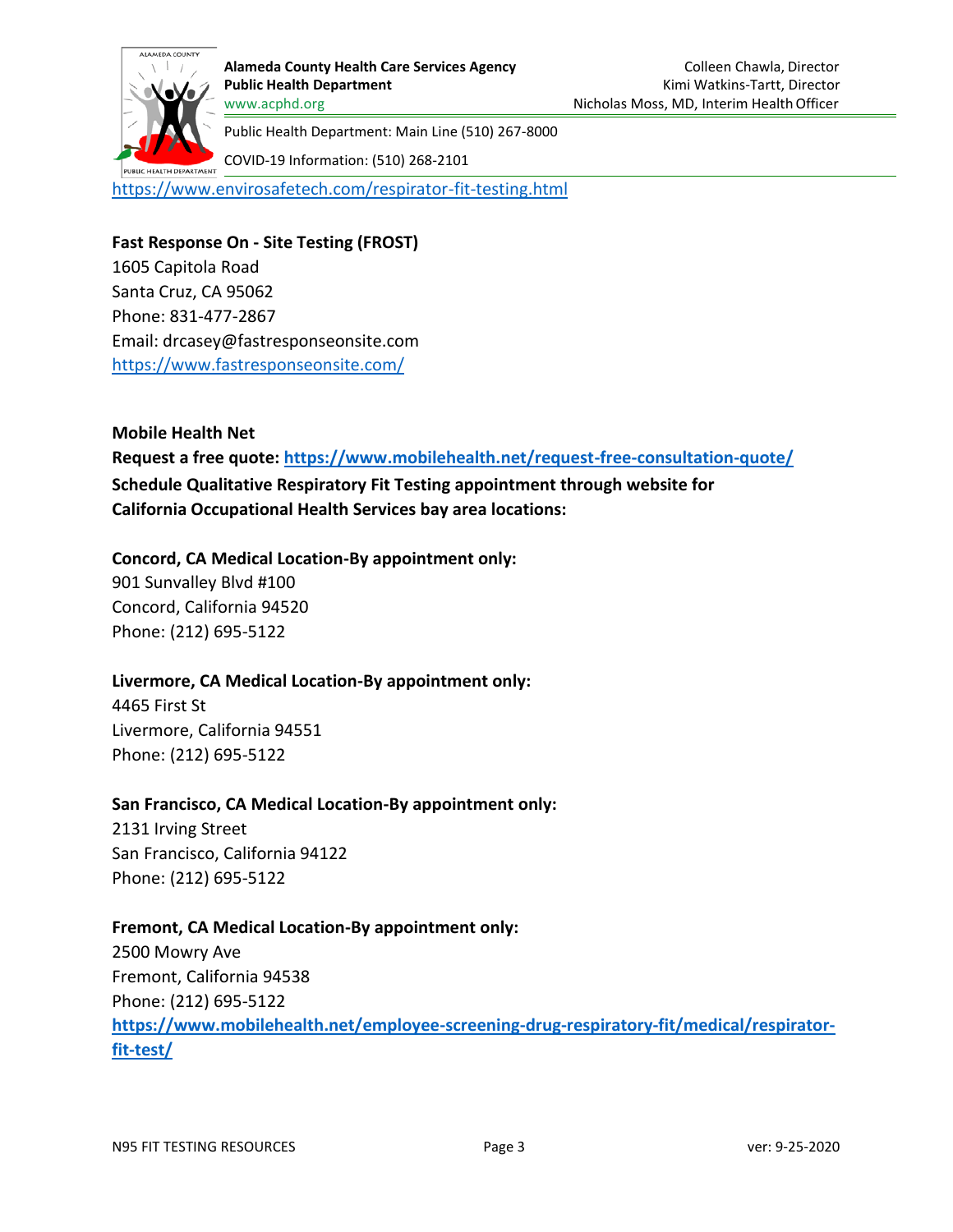

COVID-19 Information: (510) 268-2101

## **NATEC International, Inc**

**National Association of Training and Environmental Consulting** 1100 Technology Circle, Suite A Anaheim, CA 92805

**Oakland testing location by online appointment only: -***Qualitative Respiratory Fit Testing-\$65.00 -Must bring own n95 and medical evaluation clearance to appointment* 8390 Capwell Drive Oakland, CA 94621 Phone:(800) 969-3228 Fax: (714) 678-2757 https:/[/www.natecintl.com/schedule](http://www.natecintl.com/schedule-)registration/index.php?route=product/product&product\_id=239

#### **NES, Inc**

1141 Sibley Street Folsom, CA 95630 Phone: 916-353-2360 800-637-2384 Email: [office@nesglobal.net.](mailto:office@nesglobal.net) <https://www.nesglobal.net/>

#### **On-Site Health & Safety -** *24-hour mobile services*

Stacy Sangmaster 520 5<sup>th</sup> Street Rodeo, CA 94572 866.998.2750 [StacyS@onsitehealthandsafety.com](mailto:StacyS@onsitehealthandsafety.com) <https://onsitehealthandsafety.com/> <https://www.onsitehealthandsafety.com/respiratory-services/>

### **Occupational Safety**

N95 FIT TESTING RESOURCES THE PAGE OF PAGE 4 VERSION PAGE 4 VERSION PAGE 9-25-2020 Greg McKeegan 2727 Hazelwood Avenue Stockton, CA 95207 Office (209) 951-7377 Cell (209) 969-8749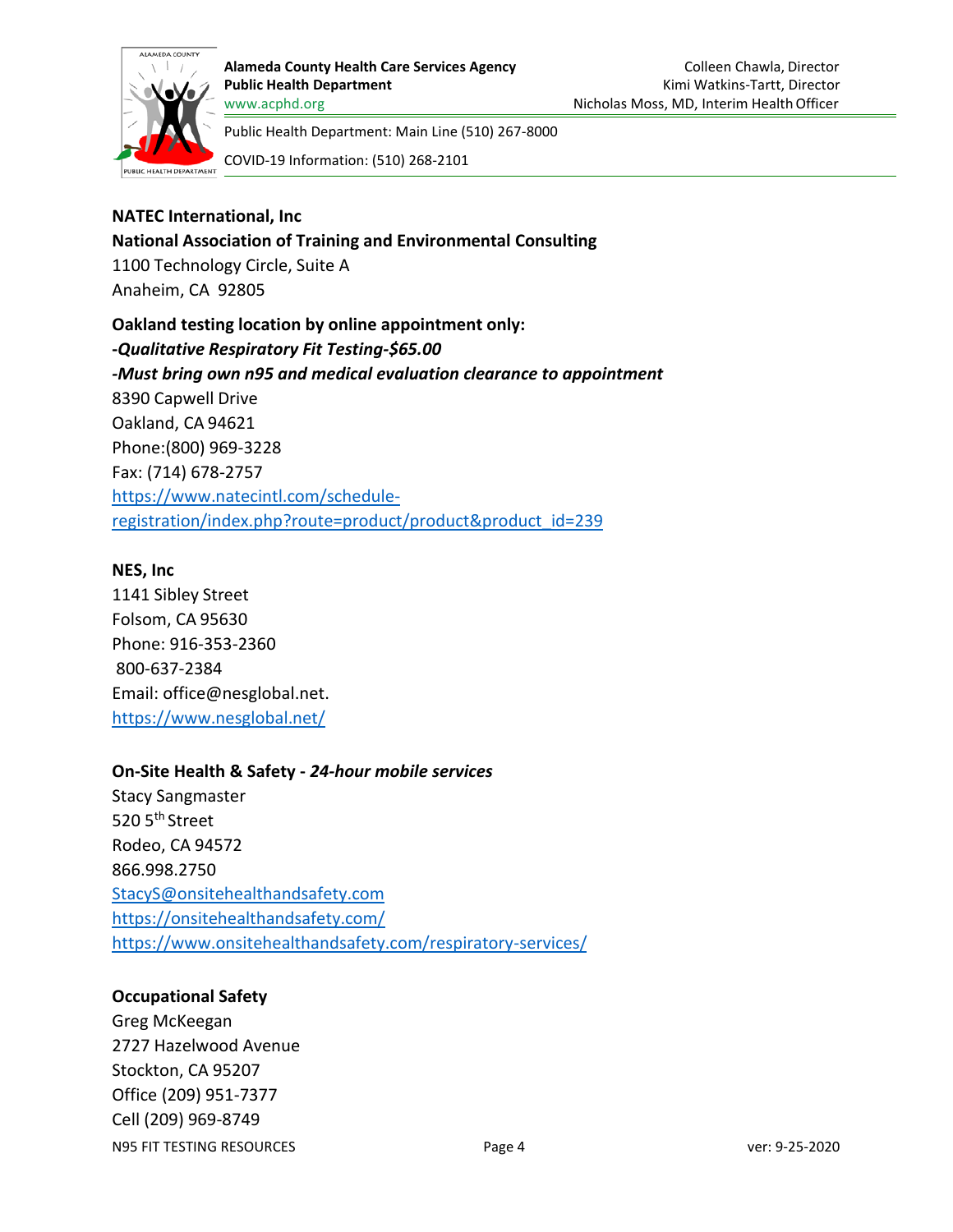

COVID-19 Information: (510) 268-2101

[greg.mckeegan@osafety.com](mailto:greg.mckeegan@osafety.com)

<http://osafety.com/index.html>

**Professional Health Services, Inc. (Mobile Health Solutions) -***online medical evaluation available -will travel to any US location for Respiratory Fit Testing* 83 South Eagle Road Havertown, Pennsylvania 19083 Phone: 1 (877) 891-3244 Office: 610-572-2757 Fax: 610-446-4195 eMail: [solutions@phsmobile.com](mailto:solutions@phsmobile.com) <https://www.phsmobile.com/services/osha-respirator-fit-testing/>

#### **Safety Compliance Management**

*-Respiratory Fit Testing -\$75.00 -Medical Evaluation-\$60.00 -Will come to your site or can make drop-in appointments at their San Ramon location* 3160 Crow Canyon Place, Suite 115 San Ramon, CA 94583 Phone: (925) 362-2265 [info@scm-safety.com](mailto:info@scm-safety.com) <http://www.scm-safety.com/safety-services/respiratory-fit-testing/>

**Other Resources for Respiratory Fit Testing: California Code of Regulations, Title 8, Section 5144, Appendix A Fit Testing Procedures (Mandatory)** <https://www.dir.ca.gov/title8/5144a.html>

*AIHA Industrial Hygiene Consultants Directory* <https://www.aiha.org/consultants-directory> *search database for a consultant by State and the specialty category-Respiratory Protection*

**CDC NIOSH NPPTL Ancillary Respirator Information Fit Test FAQs** [https://www.cdc.gov/niosh/npptl/topics/respirators/disp\\_part/respsource3fittest.html](https://www.cdc.gov/niosh/npptl/topics/respirators/disp_part/respsource3fittest.html)

**California Dental Association- Back to Practice- Regulatory Compliance: Respirators and Fit** 

N95 FIT TESTING RESOURCES THE PAGE OF PAGE 5 VERSION PAGE OF PAGE 19-25-2020